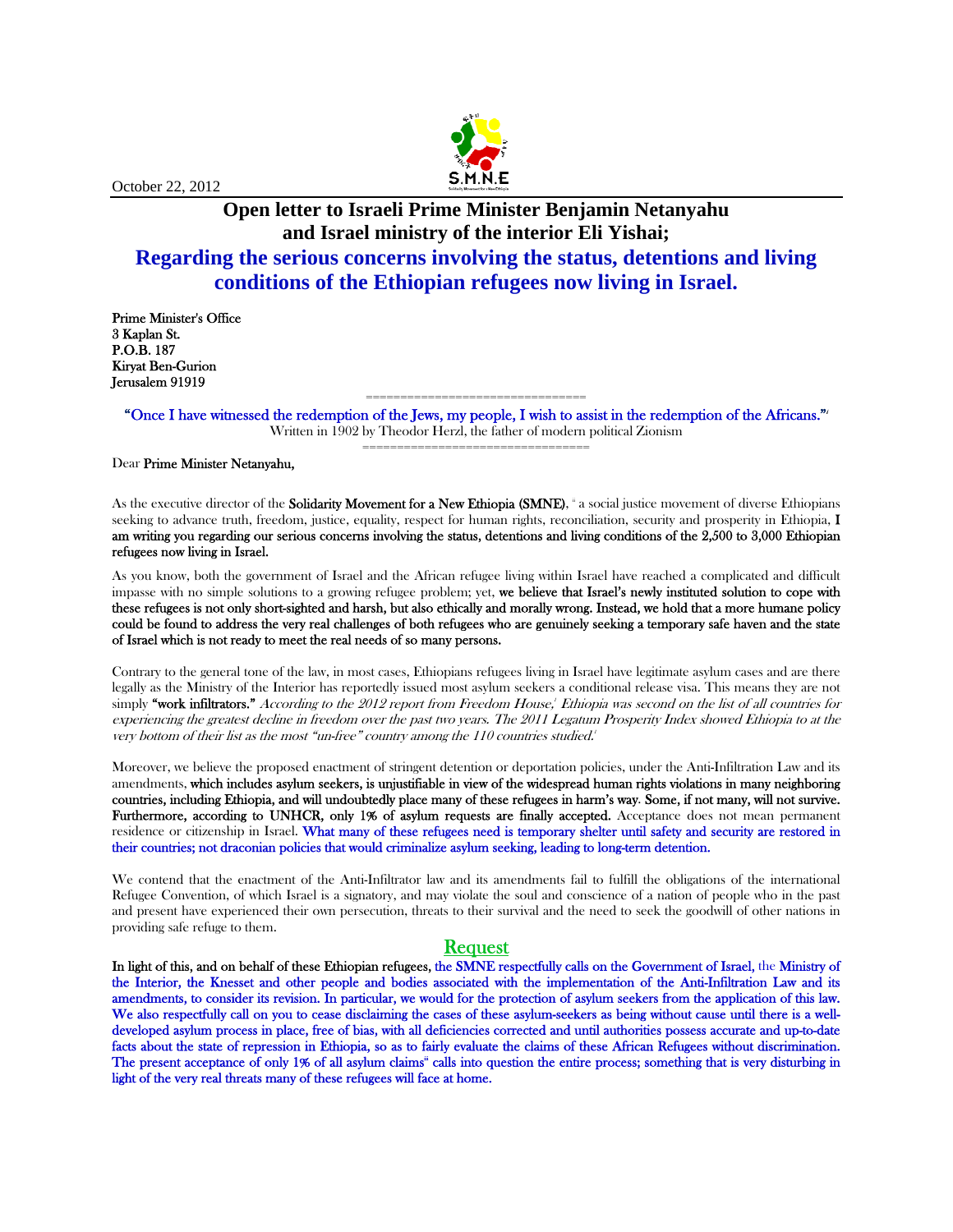# Anti-Infiltration Laws Target Africans and Breach Refugee Rights

With the October 15, 2012 crackdown on asylum seekers through the enactment of the Anti-Infiltrator law, the Ministry of the Interior (MOI) and their representative security forces will be allowed to either detain or deport "infiltrators," defined in the bill to mean those foreign persons who lack any recognized legal status. Harsh penalties—up to three years in detention without trial or indefinitely if citizens of "enemy" states such Sudan—can be imposed on any suspected violators."

According to Hotline for Migrant Workers, an advocacy group located in Tel Aviv, they write in their August 2012 publication, "Legislation Targeting Asylum Seekers in Israel  $2012$ ", "These measures reflect the false claims that the African asylum seekers are not refugees running for their lives and freedom, but rather 'work infiltrators', as repeatedly stated by Israeli government officials." v Amendments to the law will criminalize Israeli citizens who employ asylum seekers, but will eventually will also criminalize both Israelis – with fines and imprisonment in some cases—who shelter or transport asylum seekers or who assist them in sending money to family or others abroad. Africans, who are certainly a more easily identified group within Israel, will be easily targeted

Few Ethiopians, if any, have received asylum in Israel or have been able to go through a thorough process of determination to separate true asylum seekers from illicit workers and the bias is that none of them are refugees, an absurd assumption in light of the rampant human rights violations in Ethiopia and the lack of freedom, justice and freedom of expression. This is backed up with data. According to the United Nations High Commissioner of Refugees (UNHCR), in the entire year of 2011, Israel only approved one out of 46,000 or more requests for asylum and only 190 since Israel signed the 1951 Convention in 1954,  $*$  leaving the majority of asylum seekers without work permits and forced to seek illegal work if they are to survive. $\check{\;}$ 

Now this law has gone into effect despite the impossible odds that any legitimate asylum seekers will ever obtain refugee protection in Israel. The extreme psychological distress of these Ethiopians is what has compelled us to write this letter; however, these Ethiopians are not alone in their plight, but are part of a large number of African refugees—with many originating from the troubled Horn of Africa—who have sought protection from their own oppressive governments like in the case of Eritreans or Sudanese or safety from violent conflict within their countries like in Somalia and parts of Southern Sudan, with 85% of the 60,000 refugees coming from Eritrea or Sudan.

According to UNHCR's July 2012 report on Israel, they also express concerns that this law will be enacted before there is an adequate asylum process. They indicate in their report: UNHCR is also concerned regarding the current functioning of the asylum system in Israel. With a recognition rate below 1%, eligibility practices appear to be too restrictive... it is clear that further efforts are required to develop capacity and to consolidate the procedural framework guiding this important process. The lack of adequate capacity makes it difficult, for example, to promptly and fairly process asylum claims. A significant number of applicants have to wait several months or longer, some while in detention, to have their claims reviewed. Moreover, the accelerated processing model in use in Israel lacks necessary procedural safeguards, including adequate access to the appeal process. In UNHCR's opinion, such deficiencies are likely to impact the quality and fairness of decisions rendered for such claims."<sup>\*\*</sup>

The UNHCR also notes that persons of African descent will be more vulnerable than others. "UNHCR has expressed serious concern prior to and with the approval of the Law for the Prevention of Infiltration. Applied to asylum-seekers, it could constitute a breach of the rights and obligations of the Government, as stipulated in the 1951 Convention, of which Israel was a founding signatory. Of particular concern is the long term detention to which asylum seekers are subjected; a minimum of 3 years according to the law. The application of the law could be considered discriminatory, in contravention of other international obligations under the ICCPR and ICERD6, as it will apply almost solely to persons of African descent in practice. Additionally, UNHCR is concerned that the law also applies to children and other persons with specific protection needs. The state of

## Ethiopian Refugees in Detention Centers

Unofficial sources estimate that there are between four and five hundred Ethiopians in various detention centers within Israel; some for over three years. This number includes minor children. Here are some facts:

In Givon Prison, located near the city of Ramla are the following:

- There are 8 male and 13 female prisoners as well as 2 who are reported as being Eritrean. Out of these 23 prisoners, 10 are underage (13 – 16 years).
- Among these prisoners are women who have been detained there for more than a year and six months; among the male prisoners it is reported that the maximum prison time is 3 years and 2 months. The average prison time of those underage prisoners (13 – 18 years) is 7 months.

In Saharonim Detention Centre (also "Saaronim") close to the border with Egypt there are approximately:

- 200 300 male prisoners; among these male prisoners, the longest prison time is 2 years and 2 months
- Among the 123 female prisoners, the longest prison time is 2 years. There is some credible information about infant prisoners with their mothers.

#### In Matan, a juvenile detention facility, located near Hadera

We have been unable to get information about countless prisoners.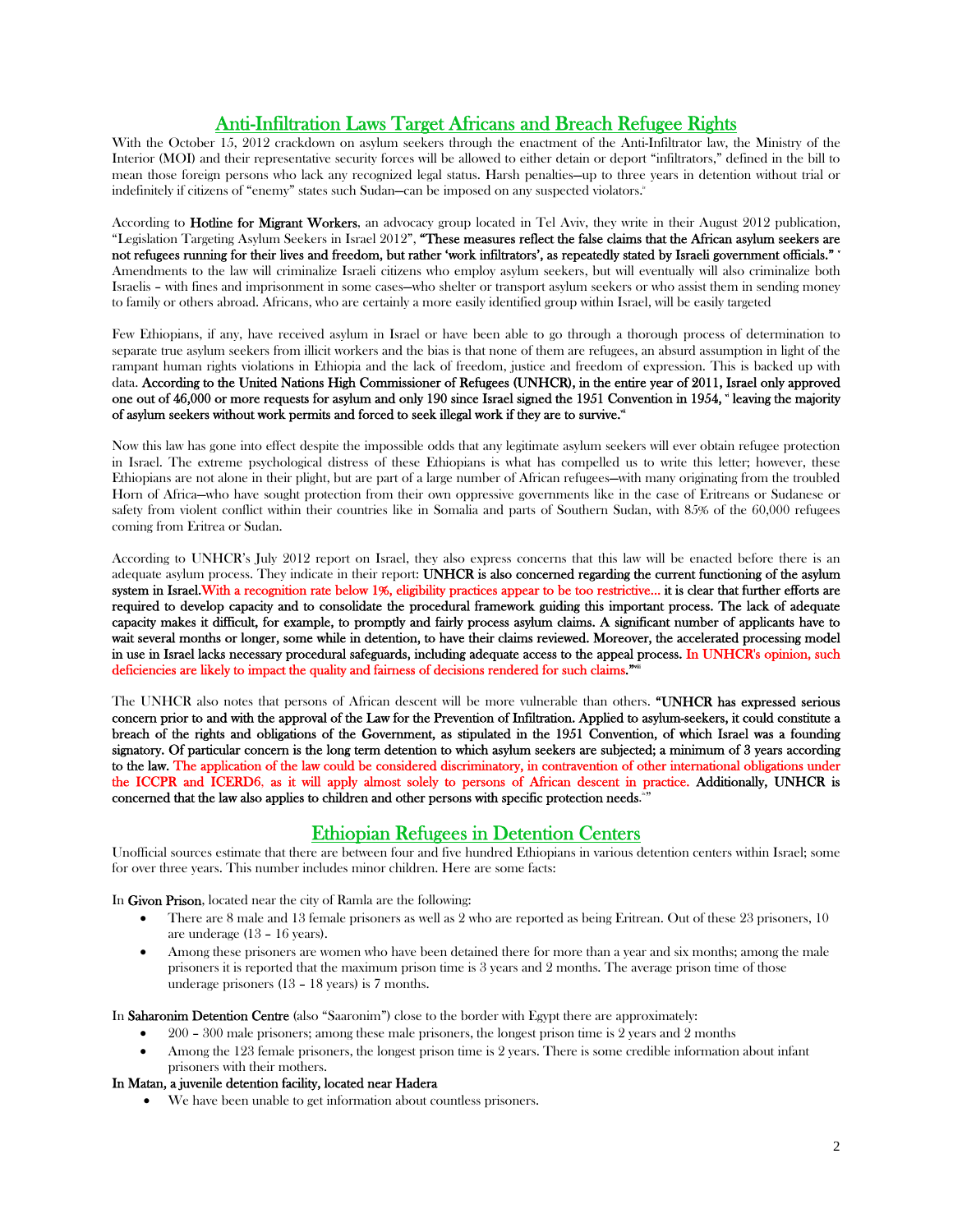In seeking meaningful answers to this current dilemma, no one expects Israel to "go it alone," but yet, Israel, a nation called to be "repairers, healers and restorers," – "tikkun olam"— might be in a position to play an important role in working together with Africans themselves and other concerned nations and organizations in finding humane, effective and durable solutions which could be mutually beneficial in the long-run if not much sooner.

Part of that approach should focus on the root of the problem—African dictatorships, such as in Ethiopia. It is the lack of freedom which causes countless Africans to leave their homes and families; taking great risks as they make their way to free countries where they are oftentimes not welcome. These are not criminals and most are not economic refugees trying to "infiltrate" Israeli society, but instead are political refugees seeking safety, security and freedom.

Most Ethiopians who leave the country do not do so easily but under great duress for they love their families, homes and country. In leaving, they encounter great risks along the way. Some do not survive; losing their lives in their attempt to find greater security. One of the least secure regions, the Sinai desert, has become a place to prey on these desperate refugees. We personally know Ethiopians whose family members have died on their way to Israel after traffickers removed their organs from them while still alive, leaving their bodies in the desert. Others were shot or enslaved in Bedouin camps where they are sometimes chained, tortured, raped or used as slave labor. Money for their release or to smuggle them into Israel is often extorted from relatives in exchange. If they reach the border, some are killed by Egyptian border patrols so those who finally reach Israel are those survivors who in some way have endured or eluded these perils.

For the last year or more, we in the **SMNE** have been following these issues closely through Ethiopians in Israel, many of whom have been traumatized before ever reaching Israel and now are affected by adverse living conditions, racial targeting, a nearly insurmountable asylum process and the real fear of being detained or deported back to Ethiopia where a brutal and repressive dictatorship—significantly worsened in the last few years—has made life unbearable for the majority and dangerous for some due to the widespread violence perpetrated against its own citizens.

Most refugees are now depressed and fearful of what could happen to them. If these people could have remained in their homes they would not have risked their lives this way. If they could return safely, they would not have to be threatened with detention or deportation to do so. These Ethiopians, who believe most of their asylum cases will be automatically denied, will be at risk if they are returned. All will face loss of basic rights and freedom. All will be subject to targeted government monitoring at first. Some will likely encounter intimidation and harassment; and, still others will face human rights abuses, particularly if they refuse to join the official ruling party. Some will be at greater risk for simply being part of the wrong ethnic group.

# Why is a Free Ethiopia Immediately Strategic to Peace in the Middle East?

Ethiopia, and the entire Horn of Africa, is one of the most insecure regions in the world; located in a fragile geo-politically strategic area in Africa, near the Middle East and Asia as well as situated near to major shipping routes on the Red Sea and Indian Ocean where conflict and failed or failing states pose potential risks to the rest of the world. This risk includes the potential support and exploitation of oppressed persons from rogue states or radical groups near and far as oppressed people become increasingly vulnerable to radicalization by outside players, especially when more open and free countries have supported a government in Ethiopia that tyrannized its own people.

However, we believe the greatest threat to stability in the region, including the Middle East and the Horn of Africa, comes from the weakened condition of the TPLF/EPRDF, as they struggle to reassert themselves "post-Meles." We know there are internal powerconflicts within the TPLF or EPRDF that may undermine past alliances. We also know that the millions of aggrieved Ethiopians see this as an opportunity of weakness to exploit. What will happen is unknown. In light of this, the leadership of the TPLF, in control of the EPRDF for as long as it has been in existence, has already reached out to find new partnerships to help prevent it from losing its grip on the country. Recently, this was demonstrated at a meeting on September 6, 2012 with Iranian Deputy Foreign Minister Amir Mansour Borqeyee where Ethiopian Deputy Prime Minister and Minister of Foreign Affairs, Berhane GebreKristos expressed Ethiopia's positive desire to further economic and political ties with Iran. His overtures were met with enthusiasm by the Iranian deputy who expressed Iran's interest in strengthening and expanding cooperation in solving regional and international issues.\*

Wikileaks has also revealed information from 2008 of an admitted cooperative working relationship between North Korea and Ethiopia, particularly in regards to the provision of expertise in developing munitions within Ethiopia. In the Horn of Africa, Ethiopia is at its epicenter. Ethiopia also plays a significant role in the African Union. What happens in Ethiopia over the next weeks, months and years will affect the entire region—either positively or negatively.

In the past, the West has attempted to maintain stability by supporting this regime, but it has reached a tipping point where the regime is so repressive that the people can no longer tolerate it, which appears to be continuing under its new prime minister. Tensions are only increasing as the TPLF/EPRDF government promotes the leasing of large swathes of land to crony and foreign investors, displacing people who have lived in these regions for centuries. Ethiopia's strongest democratic voices are imprisoned on terrorism charges. Violence is already breaking out in some of these more remote areas which could easily escalate.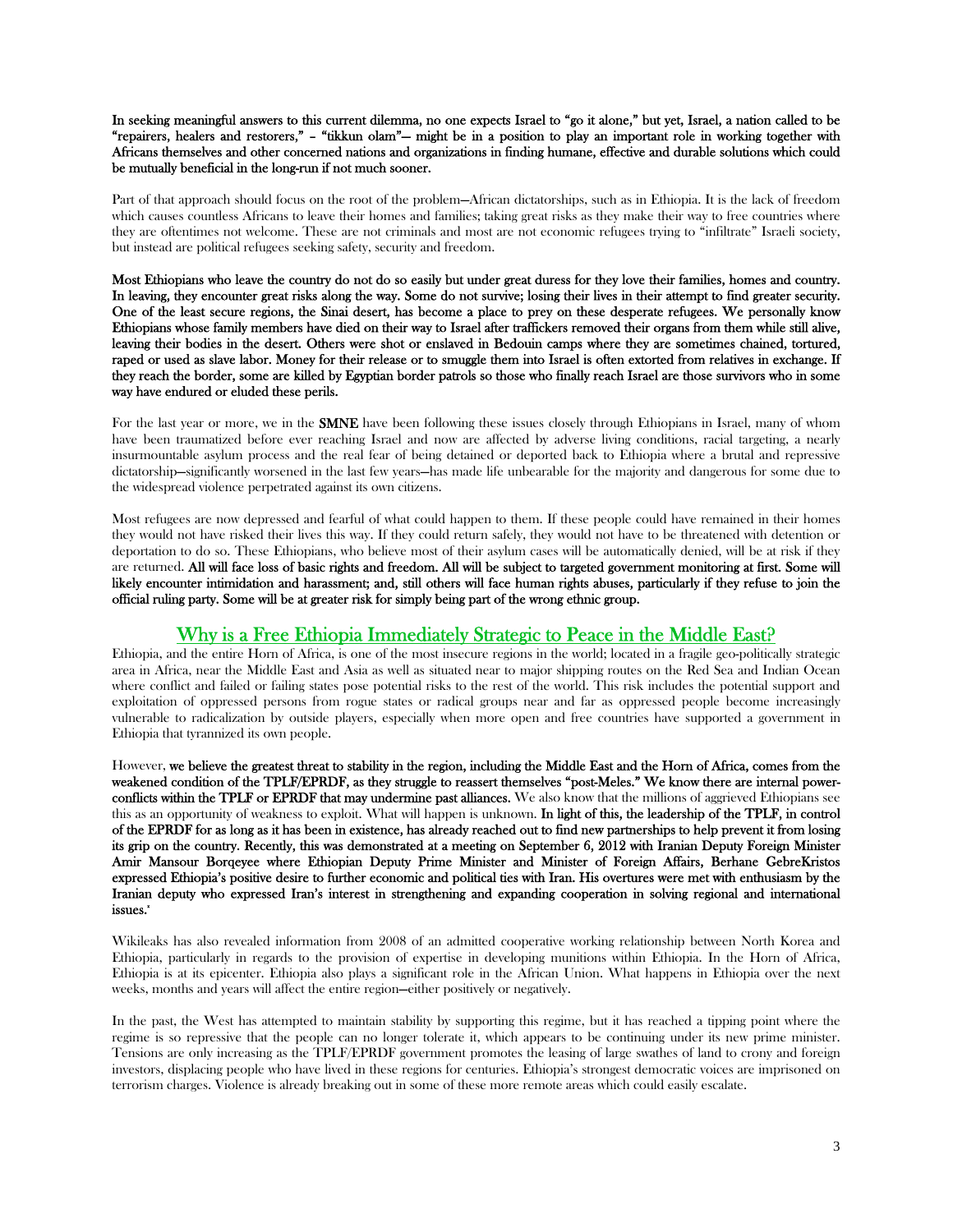What is needed is a viable alternative; yet, the regime continues to effectively control all political space and has silenced the opposition. Those fleeing the country are exactly those Ethiopia needs to bring about a free, stable and democratic state, but for now, life in Ethiopia is too dangerous and unpredictable for many until there are greater human rights protections, the restoration of some semblance of the rule of law and meaningful reforms.

### "For the Sake of the World" (mip'nei tikkun ha-olam)

We in the SMNE are working to create a "New Ethiopia" where diverse Ethiopians will find a home where they can live and flourish, where streams of refugees out of the country will cease and where those scattered among the nations will want to return, without deportation, like the Jews to their homeland of Israel. Because of your own suffering, you may better understand the present-day world of many of these refugees who are unwanted in their own homeland, driving them to seek a temporary place of safety, but find they are also unwanted there.

The people of Israel know about the great suffering that comes from being unwanted in foreign lands, even those in which they had been born and raised. It led to the Holocaust, an evil that became the darkest of stains on humanity; however, many do not realize that Ethiopians were also the innocent victims of the same evil system that dehumanized them along with many others. One man typifies the common thread between what happened to the Jews and what happened to Ethiopians. That man is Rodolfo Graziano, the defense minister under Mussolin's fascist regime.

In 1937, Rodolfo Graziano carried out a massacre of Ethiopians, killing 30,000 persons in three days and 1,000,000 other Ethiopians throughout the duration of their invasion of Ethiopia, earning him the nickname as the "Butcher of Ethiopia." One of his officials incited the killing saying, "Comrades, today is the day when we should show our devotion to our Viceroy by reacting and destroying the Ethiopians for three days. For three days I give you carte blanche to destroy and kill and do what you want to the Ethiopians." In 1938, Graziano signed anti-Semitic laws leading to the deportation of 7,000 Italian Jews to German concentration camps where nearly 6,000 of them died.

The world is ashamed of what was done to the Jew during the Holocaust. The Germans have apologized and given compensation and the Vatican has apologized, but in terms of Ethiopia, few even know of the systematic mass extermination campaign where chemical warfare and poisonous gases were used to kill great numbers of people. World leaders could have stopped the rise of Hitler Mussolini early on, like could have been done with Hitler, but another great stain on history was when the League of Nations caved in to self-interest and betrayed one of its co-signers it pledged to protect—Ethiopia—when Mussolini invaded Ethiopia.

Ethiopians suffered so much but it has never acknowledged. Now their grandchildren are the ones suffering at the hands of their own government but they are finding nowhere to go to escape it. This is not about infiltrators or illicit workers but it is about human beings—our sons, daughters, sisters, fathers and mothers.

Recently, a memorial was erected in Italy to honor Rodolpho Graziano. Public funds were used and the Vatican sent a representative to attend its opening in August 2012 in blatant disregard for his horrific crimes against humanity. Both Jews and Ethiopians are outraged with the glorification of a war criminal and the glossing over of such egregious crimes; yet unfortunately, this bears marked similarity to the elevated position and millions of dollars of aid money that the late Prime Minister Meles Zenawi and his regime enjoyed within international circles as a member of the G-20 and other prestigious meetings and groups.

As he conversed with international "notables," who was willing to listen to the voice of the common Ethiopian, trying to tell the world that this man was a dictator whose TPLF/ERPDF regime, still in power, was terrorizing Ethiopian citizens at home? Such unearned privilege perpetuated the peoples' suffering while undermining their peoples' witness to the regime's brutality. Such acceptance from the international community has profoundly compounded the plight of the stream of Ethiopian refugees in places like Israel and beyond, as they seek safe haven outside their homeland.

We do not blame Israel for reacting to what has become an overwhelming and seemingly insurmountable challenge of absorbing such a large influx of refugees in such a small country; however, what we ask for is a temporary arrangement until refugees can return. Use your diplomatic efforts to support those Ethiopians who are working to create a government where there is freedom and democracy. It will bring greater stability to the region. We know the real way out is not with Israel or some other country of refuge but instead it is to build a country where there is a government that respects the rights of its people; where its leaders our accountable to its citizens; and a homeland where the people can live and flourish.

We in the SMNE strongly believe that the future well being of our global society rests in the hands of those among us who can put "humanity before ethnicity," or any other distinctions that divide and dehumanize other human beings from ourselves; inspiring us to care about these "others;" not only because of the intrinsic God-given value of each life, but also because "none of us will be free until all are free." In other words, what kind of perpetual disharmony will demean and consume the lives of all of us if we fail as human beings to seek justice and mercy for others while only preserving it for ourselves? Our worldview of "our neighbor" or more broadly, of "others," will either repair or destroy, heal or wound, liberate or enslave. We have a choice.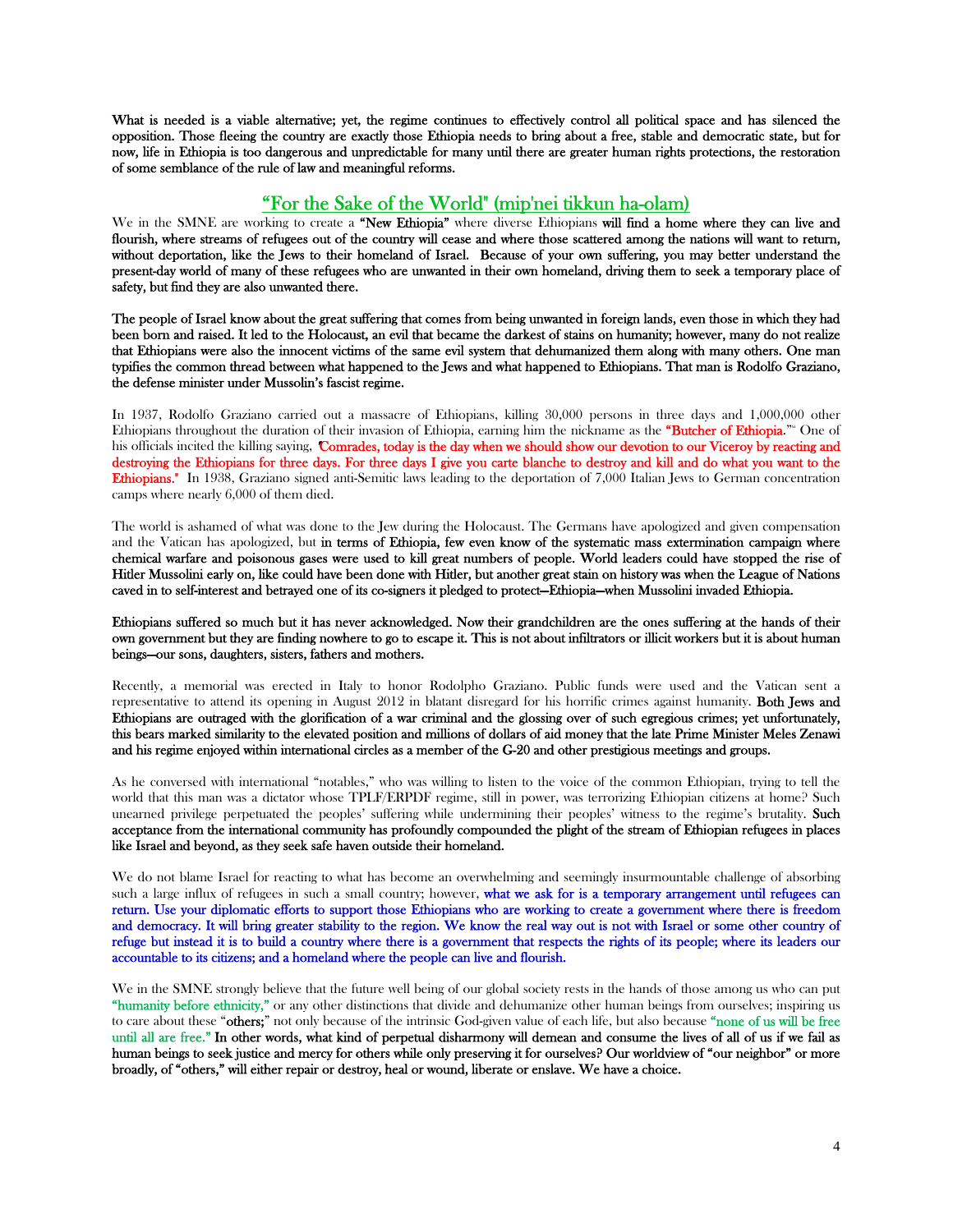Within Ethiopia and Africa, tribalism, meant to protect, nurture and enhance lives in communities, has too often been distorted and perverted into a destructive source of ethnic-based hatred, division, apathy, exploitation, cronyism and cyclical violence and killing; all made possible through the dehumanization of human beings and our failure to see the face of our Creator in others.

As Jonathan Haidt concludes at the end of his acclaimed book, The Righteous Mind: Why Good People Are Divided by Politics and Religion," he says, "We may spend most of our waking hours advancing our own interests, but we all have the capacity to transcend self-interest and become simply a part of a whole. It's not just a capacity; it's the portal to many of life's most cherished experiences."

Today, Israel is looking at a portal through which they can choose to transcend fear, the dehumanization of the "infiltrators" and the too convenient reduction of all refugee cases into bogus claims in order to protect the Jewish state but is this what it means to live in our world now; and, will it really work? Jews, who have suffered so much, have also been called to be a light and a blessing to the nations.

The infliction of injustice, persecution, dehumanization and atrocities, especially when based on ethnicity, religion, political view or nationality—are deplorable; wounding bodies and hearts, but such experiences can also harden the hearts of its victims into stone and the cycle of pain is passed on. It is only a heart of flesh that can see the humanity in another and act righteously toward that "other." Only hearts of mercy and compassion will compel us to move through that portal to discover some of "life's most cherished experiences" that transcend self and honor our Sovereign God.

You can count on us in the SMNE to help you in any way we can to mediate or assist you in resolving this difficult issue, including sending a delegation to Israel.

May we work together to bring about a world where love and mercy reign, for the sake of the world!

Sincerely yours,

Obang Metho, Executive Director of the SMNE 910-17th St. NW, Suite 419 Washington, DC 20006 USA Phone 202 725-1616 Email: Obang@solidaritymovement.org. Website: www.solidaritymovement.org Cc: Designated Israel Government Ministries Recipients The Office of the President Ministry of Foreign Affairs Ministry of Justice The Knesset (Parliament)

Association for Civil Rights in Israel (ACRI) The Hotline for Migrant Workers (HMW),

#### Cc: Israel Newspapers and News Media - National and Foreign

Arutz Sheva Israel News Agency Jerusalem Newswire Israel News Now Globes Haaretz Jerusalem Post Hatzofe

 $\overline{a}$ 

**BBC** The New York Times Guardian UK- News Desk and Editor

<sup>i</sup> Golda Meir, My Life, (NY: Dell Publishing Co., 1975), pp. 308-309; from The Evolution of Israel's Africa Policy by Mitchell G. Bard http://www.jewishvirtuallibrary.org/jsource/Politics/africa.html